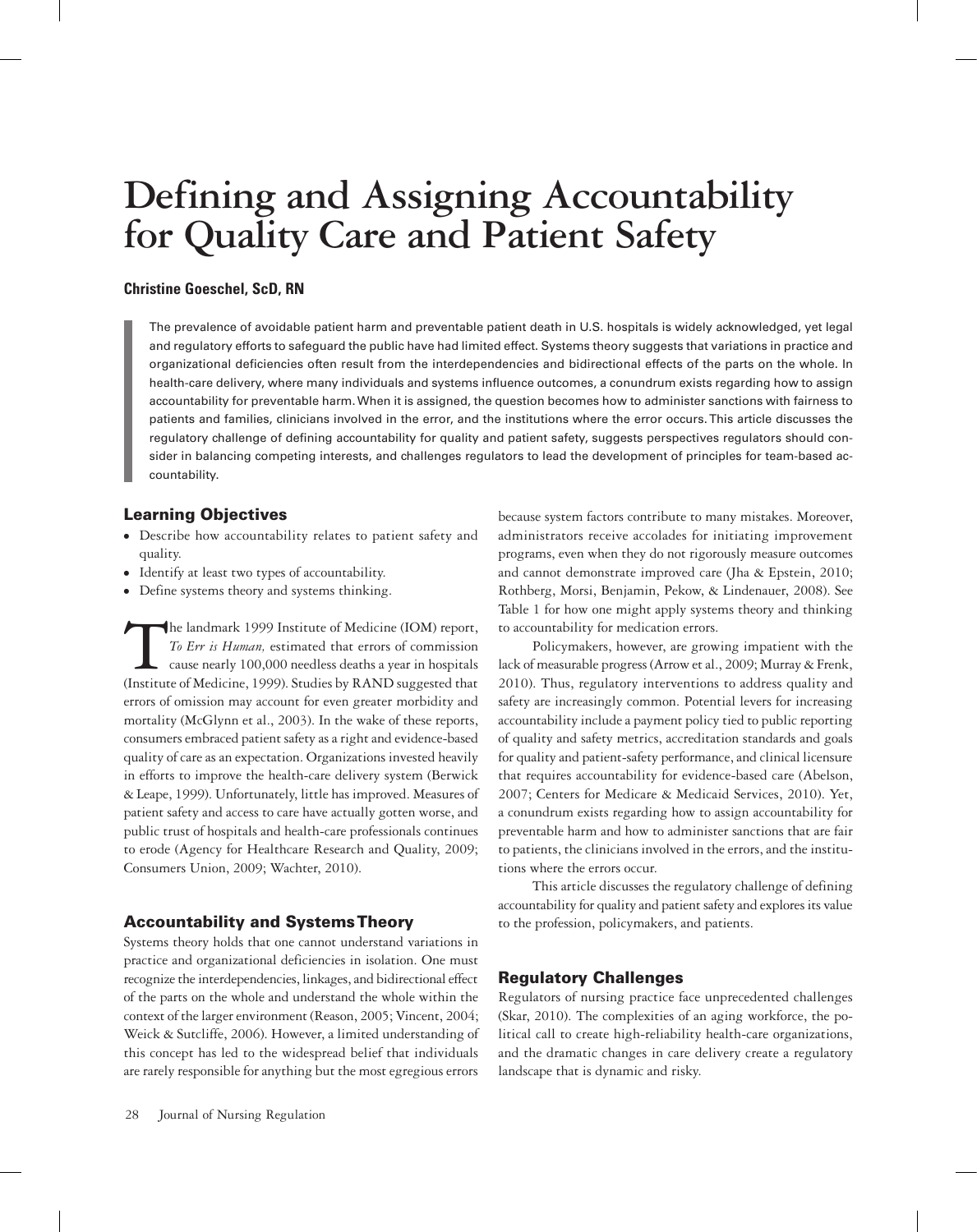Regulatory bodies are responsible for keeping patients safe, in part by licensing caregivers who have the knowledge and skills to understand their role and perform it competently. Meeting that responsibility, however, involves a keen understanding of the broadest scopes of health-care regulation and practice (Lucero, Lake, & Aiken, 2010). Many synergistic influences can make care delivery more difficult and regulation increasingly ambiguous. These influences include the explosion of information technology and biotherapies, a rapidly aging patient population, and hospital payment tied to quality and patient-safety performance measures.

Administering justice via the regulatory system assumes that clear delineations of right versus wrong exist and that accountability for actions is attributable and beyond dispute (Dekker, 2007). However, ambiguity about what constitutes quality and patient safety is ubiquitous, and accountability is elusive. Failures in teamwork and communication often contribute to preventable harm—for example, when persons see a problem but do not speak up or when they speak up but are ignored (Pronovost, Miller, & Wachter, 2006; Wachter & Pronovost, 2009).

To stabilize the system, regulators must create safe opportunities for open dialogue, establish working relationships with regulators from other health-care disciplines (particularly medicine and pharmacy), and explore novel cross-discipline models for team accountability.

# Accountability in Health Care

"At its most general, accountability is about individuals who are responsible for a set of activities and for explaining or answering for their actions" (Emanuel & Emanuel, 1996). Cross-discipline understanding of the unique histories of nursing and medicine offers a foundation for the concept of team-based accountability for quality of care.

#### **Evolution of Medical Practice**

*The Social Transformation of American Medicine* (Starr, 1982) describes the evolution of medical practice from a guild society where medicine was self-taught, medical care and medicine were marketplace commodities, and respect was based on individual skill, not discipline-based expectations. Thanks to advances in science and technology as well as social changes from the 1920s to 1970s, core educational curricula, licensure regulations, and uniform standards of medical practice emerged (Emanuel & Emanuel, 1996). Medicine became an esteemed profession that embodied art and science, and professional accountability for medical practice became the norm.

As the scientific basis of medical practice grew, acceptance of the art diminished. Professional tension escalated as evidencebased medicine threatened to restrict autonomy and hold the physician accountable for providing care inconsistent with his or her preference. By the 1980s, the growth of diagnostic and

#### TABLE 1

### Systems Theory, Systems Thinking, and **Accountability**

Theories provide a set of interrelated concepts and principles that are generalizable. *Systems theory*, simply put, focuses on relationships and changes caused by interactions among all the factors in a system. *Systems thinking* is an approach to problem solving that is rooted in systems theory and thereby views problems from the perspective of interrelationships, factors, and microsystems in an overall system.

Accountability for medication errors may provide a useful example of how to apply systems thinking. Medication errors may take many forms: wrong patient, wrong drug, wrong dose, wrong route, or wrong time. The causes that contribute to the error will also vary. Systems thinking requires that assigning accountability goes beyond blaming the nurse who administered the medication, the physician who wrote an incorrect order, or the pharmacist who prepared the medication. Individual competency may be a factor in the error, but we must also look at system factors that allowed the error to occur.

treatment options made care and accountability more complex. Evidence-based care became the baseline for medical treatment, and the art (based on knowledge of individual patient biology and values and tacit knowledge from years of clinical practice) allowed the physician to develop an individualized care plan.

This increased medical accountability brought with it higher expectations for supporting disciplines—particularly nursing and pharmacy—to question the physician if ordered treatments seemed inconsistent with organizational policy, clinical evidence, or patient preference. By the 1990s, patients, payers, and policymakers began wielding more authority in healthcare decision making, though an understanding of their influence is limited. No wonder many physicians are uncertain of their accountabilities, many medical regulatory bodies struggle with accountability versus justice, and the public, patients, and policymakers are confused about who deserves blame when things go wrong.

#### **Evolution of Nursing Practice**

Nursing's evolution has been more recent and more uneven than that of medicine. During the Crimean War, Florence Nightingale set the image of nurses as angels of mercy, and the role of nurses as patient advocates is still essential. However, the roles of the nurse as scientist, educator, clinician, and manager are now also irrefutably intertwined with nursing accountability to the patient, to the profession, and to the public. The NCLEX was a critical step toward uniform nursing standards, yet state and regional variation in the evolutionary path of nursing influences both licensing regulations and the capacity for national norms related to accountability. The same evolution of science and technology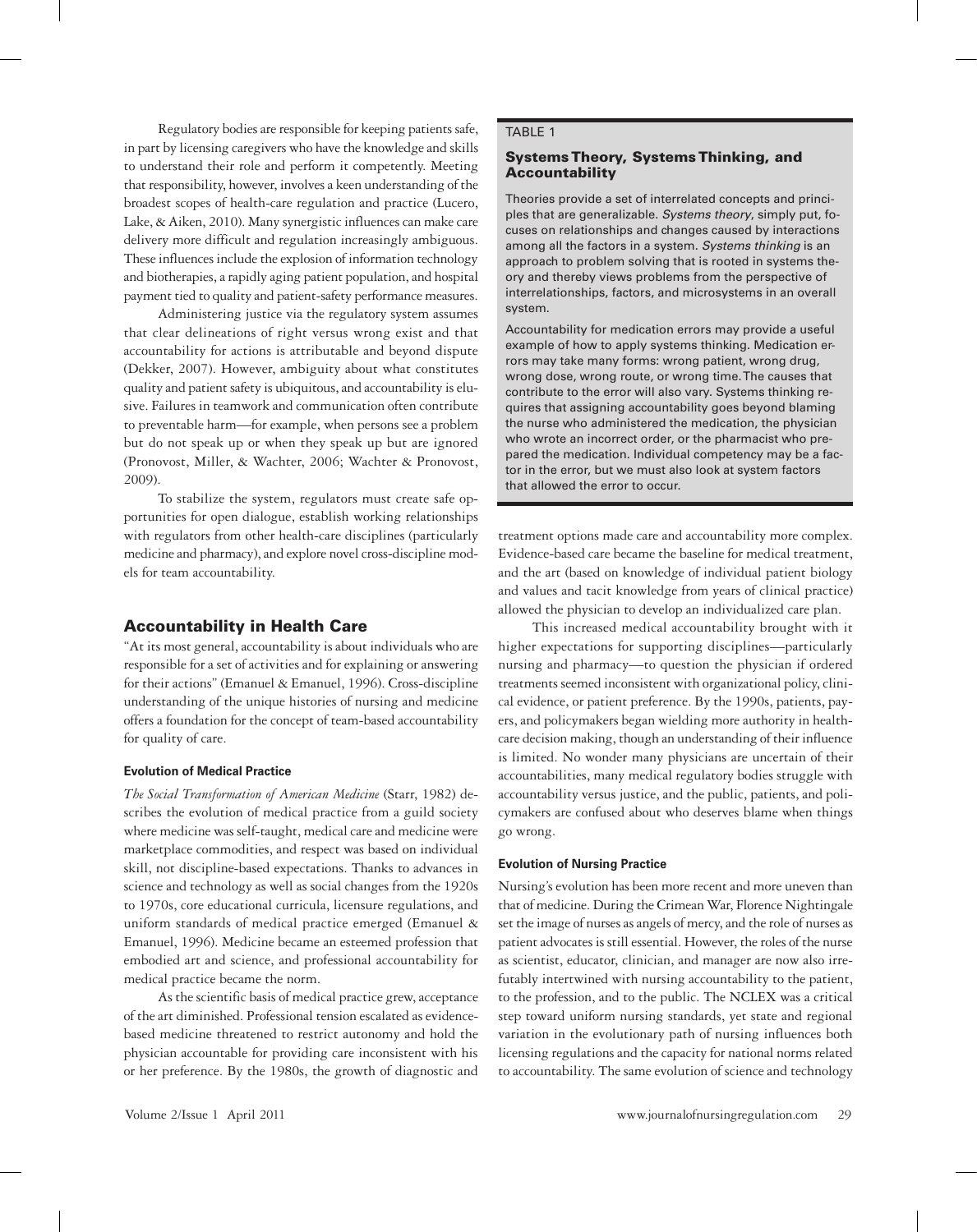that transformed medicine changed the context of care delivery for nurses. What does this mean for nursing regulators who are responsible for keeping the public safe?

In the premier issue of the *Journal of Nursing Regulation*, Kathy Apple, MS, RN, FAAN, Chief Executive Officer for the National Council of State Boards of Nursing, describes nursing regulation as "all about setting the minimal standards for public protection and enforcing them by law" (Saver, 2010). If that is true, nursing accountability for quality and patient safety should be linked to those minimal standards; taught in nursing curricula; tested in nursing licensure exams; understood by the public at large, patients, and policymakers; and enforceable in the courts.

Setting minimal standards for public protection is not an easy task. Nurse practice acts vary from state to state; nursing curricula are not standardized; and licensure exams test only the most basic knowledge. Moreover, standard metrics for quality and patient safety are rare, and our understanding of health-care delivery is a nascent science. Thus, even minimal standards are hard to define.

Nursing programs, in which clinical time is limited and well mentored, are hard-pressed to prepare nurses for life in the trenches, where soon after graduation many will be making lifeand-death decisions. Couple this with the lack of a uniform requirement for continuing nursing education and the exponential pace of change in pharmacotherapeutics, diagnostic technologies, and information technologies, and the current concerns about accountability versus blame are not surprising.

# Shared Accountability: Minimizing Ambiguity

Deciphering accountability and determining when individuals and systems are culpable are challenges. None of us—nurses, physicians, nor administrators—learned our craft working in collaborative teams, but today the public, policymakers, and payers expect us to practice as a synchronized whole. It is time to join forces and develop principles for health-care accountability that serve the public, clinicians, and the system.

A reciprocating matrix model of accountability in health care, first described in the literature 15 years ago, may be useful for understanding and acting on accountability for quality and safety (Emanuel & Emanuel, 1996). The components of accountability—determining who is accountable for what and how and by what procedures are they held accountable—provide a foundation for exploring various perspectives. (See Figure 1.) A contemporary framework provides a method for systematically considering the dimensions of clinical, administrative, economic, and political accountability.

# Accountability Models

The use of regulation to impose accountability for quality of care requires that well-defined quality metrics exist, that caregivers and organizations know the expectations regarding quality performance, penalties for violations, and effective enforcement mechanisms are in place. Each of these items warrants thorough review by the regulatory board seeking to establish nurse accountability for quality and patient safety (Dekker, 2002).

This basic regulatory perspective on accountability is necessary but not always enough for the board of nursing to make well-informed decisions. Large bodies of literature address clinical, organizational, economic, and political accountabilities, and each warrants separate exploration by the interested reader.

#### **Clinical Accountability**

Historically, boards of medicine and nursing and the courts addressed individual accountability based on the limits of licensure. However, in the era of health reform, the scopes of nursing and medical practice sometimes appear to overlap. When professional and domain-specific clinical standards are in place, accountability is relatively easy to assign. However, as clinicians practice in organizations where system-based hazards are recognized, clinical and administrative disciplines face the challenge of defining accountability for team-based performance.

Consider the example of central line–associated bloodstream infections, which cost billions of dollars and cause thousands of deaths annually, even though evidence shows that most of the infections are preventable (Pronovost et al., 2006; Pronovost et al., 2010), and a national program exists to reduce them (Sawyer et al., 2010). The federal government funds hospital participation in this program and ties reducing infections to federal payment policy. The program, which is voluntary, has specific clinical expectations for physicians and nurses. Evidence from hundreds of participating hospitals demonstrates the ability to reduce these infections to nearly zero and sustain the improvements. However, nearly zero is not zero: When these infections occur, how does one assign accountability? If nurses or physicians did not comply with evidence-based procedures, are they accountable? If yes, how? These are difficult questions.

#### **Organizational Accountability**

Health-care administrators are facing increased accountability for clinical quality and safety, in part because of public pressure for health care to become highly reliable and in part because the explosion of health-care technologies and costs is drawing intense scrutiny from payers and policymakers (Blumenthal & Glaser, 2007). When considering the individual culpability of nurses for quality and patient-safety outcomes, regulators benefit from a common appreciation of systems theory and a thorough understanding of organizational drivers of quality and patient-safety performance. Drivers are often but not exclusively established by payers—the Centers for Medicare & Medicaid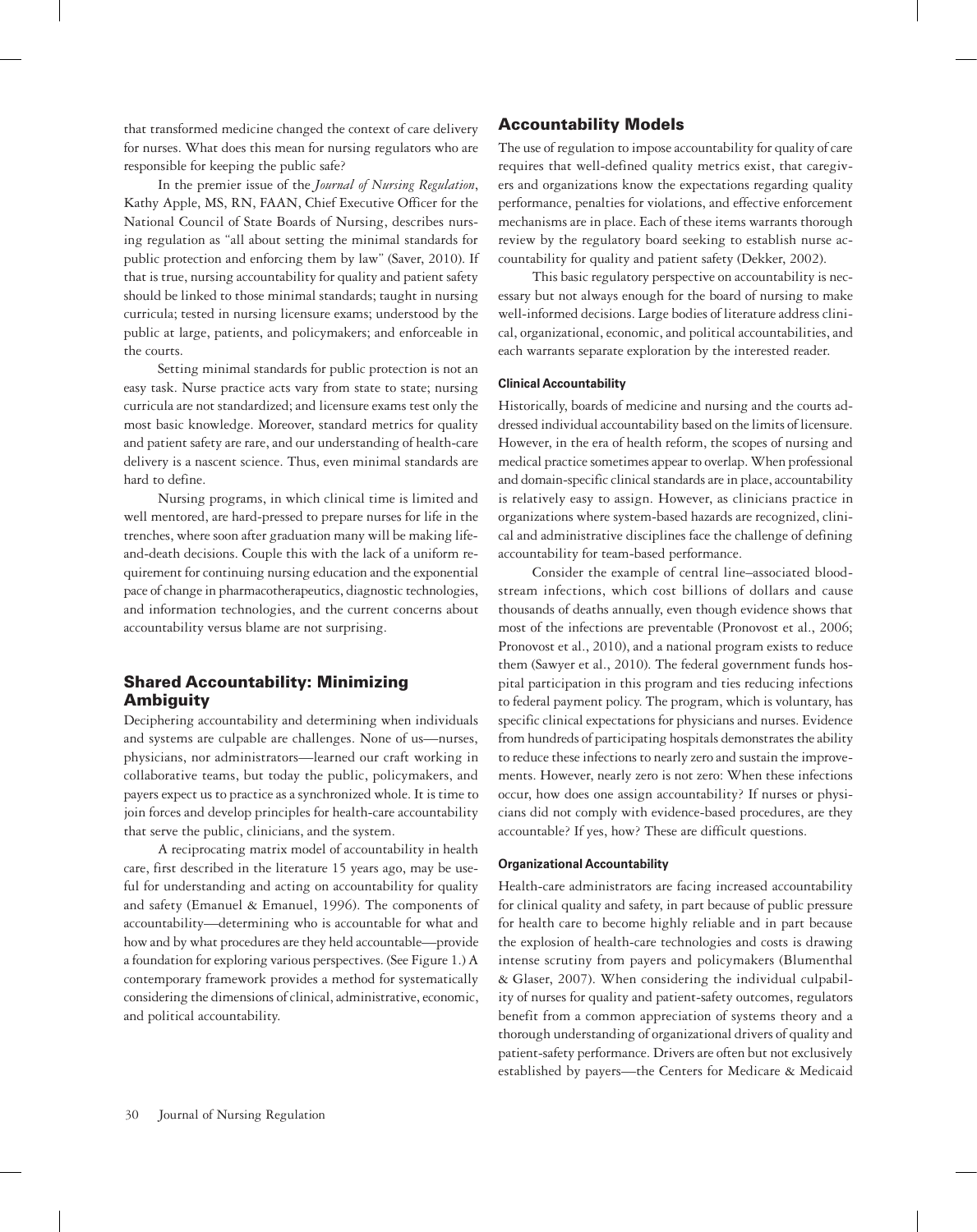## **FIGURE 1**

# Exploring Accountability for Quality and Patient-Safety Events

The five steps below provide one method for exploring accountability. The accompanying tool helps the user with part of the process.

- 1. Review the case (root-cause analyses, patient records, legal documents).
- 2. Place an "X" to signify the likelihood that each of the following is accountable: organization, team, individual, and other.
- 3. Determine if sanctions are codified for each domain. If sanctions exist, place an "X" to signify their severity.
- 4. Develop an action plan to explore the gaps between presumed culpabilities and codified sanctions.
- 5. Consider findings from review in case-specific board actions and consider gaps between presumed accountability and existing sanctions in regulatory-board strategic planning.

| <b>Accountability</b>                                    | <b>Certain</b>                                      | <b>Almost</b><br><b>Certain</b> | Likely          | <b>Possible</b> | <b>Unlikely</b> |
|----------------------------------------------------------|-----------------------------------------------------|---------------------------------|-----------------|-----------------|-----------------|
| Organization                                             |                                                     |                                 |                 |                 |                 |
| Team                                                     |                                                     |                                 |                 |                 |                 |
| Individual                                               |                                                     |                                 |                 |                 |                 |
| Other<br>(vendor, device, or drug<br>manufacturer, etc.) |                                                     |                                 |                 |                 |                 |
| <b>Sanctions Exist</b>                                   |                                                     | <b>Severe</b>                   | <b>Moderate</b> | <b>Minor</b>    | <b>None</b>     |
|                                                          | Federal or state criminal sanctions                 |                                 |                 |                 |                 |
|                                                          | Operational sanctions (license or<br>accreditation) |                                 |                 |                 |                 |
| Organization<br>Team                                     | Payer policy (economic or<br>participation penalty) |                                 |                 |                 |                 |
|                                                          | Hospital policy                                     |                                 |                 |                 |                 |
|                                                          | Other                                               |                                 |                 |                 |                 |
|                                                          | Federal or state criminal sanctions                 |                                 |                 |                 |                 |
|                                                          | Operational sanctions (license or<br>accreditation) |                                 |                 |                 |                 |
|                                                          | Payer policy (economic or<br>participation penalty) |                                 |                 |                 |                 |
|                                                          | Hospital policy                                     |                                 |                 |                 |                 |
|                                                          | Other                                               |                                 |                 |                 |                 |
|                                                          | Federal or state criminal sanctions                 |                                 |                 |                 |                 |
|                                                          | Operational sanctions (license or<br>accreditation) |                                 |                 |                 |                 |
| Individual                                               | Payer policy (economic or<br>participation penalty) |                                 |                 |                 |                 |
|                                                          | Hospital policy                                     |                                 |                 |                 |                 |
|                                                          | Other                                               |                                 |                 |                 |                 |

Services and private insurers—as well as accrediting agencies (Joint Commission, 2009) .

tors are increasingly expected to provide appropriate support for evidence-based clinical practice in their institutions.

Payment policy has been the main mechanism of accountability, but that is beginning to change. Boards and administra-

If organizations choose not to participate in the federally funded program to prevent catheter-related bloodstream infec-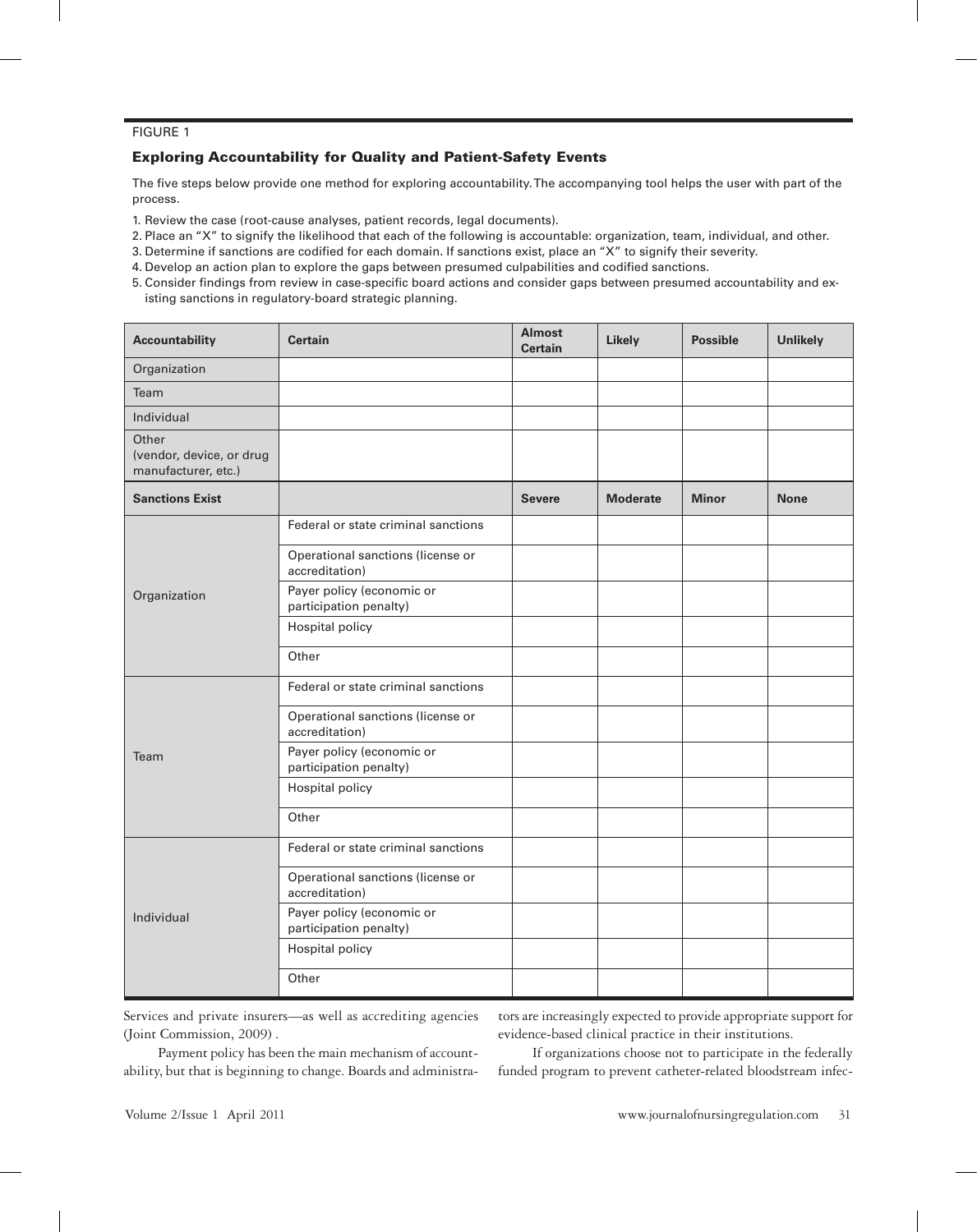## TABLE<sub>2</sub>

# Goals to Facilitate the Nursing **Transformation**

The Institute of Medicine report, *The Future of Nursing: Leading Change, Advancing Health,* positions nurse regulators to provide leadership on the critically important challenge of how to assign accountability for quality and patient safety at the state and local level. The report identifies four goals (as below) to facilitate nursing transformation. Each has irrefutable implications for nursing regulators and links to the need for high quality, safe care.

- 1. Nurses should practice to the full extent of their education and training.
- 2. Nurses should achieve higher levels of education and training through an improved educational system that promotes seamless academic progression.
	- ⦁⦁ Patient needs have become more complicated, and nurses need to attain requisite competencies to deliver high-quality care. These competencies include leadership, health policy, system improvement, research and evidence-based practice, teamwork and collaboration, and competency in specific content areas, including community and public health and geriatrics.
- 3. Nurses should be full partners with physicians and other health-care professionals in redesigning health care in the United States.
	- ⦁⦁ Leadership development and mentoring programs need to be made available to nurses at all levels.
	- ⦁⦁ Nurse leaders must foster a culture that promotes and values leadership.
	- ⦁⦁ All nurses must take responsibility for their personal and professional growth by developing leadership competencies and exercising them across all care settings.
- 4. Effective workforce planning and policy making require better data collection and an improved information infrastructure.

tions, should the government or patients hold administrators accountable for such infections? If yes, how? If the organization fails to establish policies and provide support for evidence-based care, are nurses accountable for infections if their actions are not evidence-based? If yes, how? Regulatory bodies must wrestle with the interplay of systems and individuals in the delivery of care.

## **Economic Accountability**

The economic influence on individual and organizational decisions regarding health-care delivery cannot be overstated. Economic pressures, such as basing payment on performance measures to reward high quality providers, can be helpful. However, economic pressures can be harmful, such as when caregivers feel they must save money by cutting corners (McKnight & Bennington Travis, 2008). Nurse administrators and nurses at the point of care should understand that economic pressures never supersede adherence to licensure requirements or scope of practice.

#### **Political Accountability**

Political and policy-level accountability for quality and safety is front and center in the new health reform legislation and in the swirl of confusion that exists about patient choice, caregiver choice, and payer choice. National recommendations have significant implications for local practice and call for nurse regulators to be leaders at the table with physicians, insurers, and policymakers.

# Aspects of Accountability

Specifics vary among clinical, organizational, economic, and political models of accountability, but the questions that guide the models are the same: Who is accountable? For which issues are they accountable? What are the appropriate methods for holding them accountable?

All quality issues are not the same, and different types of accountability apply to various aspects of health-care delivery. Thus, regulators may benefit from use of a framework in their basic assessment of accountability in quality-of-care issues brought before the board. Yet even if basic tools help clarify areas for further investigation, and if nursing regulators address the suggestions in the accountability models, their work will have only begun.

On October 7, 2010, the IOM released *The Future of Nursing: Leading Change, Advancing Health* that builds on the Affordable Care Act. This IOM report calls for a vision of health care that will require the transformation of many aspects of the health-care system, "especially the nursing profession, whose more than 3 million members represent the largest segment of the healthcare work force." This report has the potential to stimulate standardization of nurse practice: "The federal government is particularly well suited to promote reform of states' scope-of-practices laws by sharing and providing incentives for the adoption of best practices" (Shalala et al., 2011).

Nurse regulators have expertise in both the evolution of nursing practice and the current legitimate roles and responsibilities of registered nurses across the country. Thus, they must become a significant part of the beacon of leadership called for in this latest IOM report. (See Table 2.)

# Summary

We are learning that accountability improves when providers are involved in creating safer systems. The 10 years after *To Err is Human* focused on understanding that system issues contribute to errors. Today's challenges are to discern the dimensions of individual and team accountability within the context of systems accountability, to develop cross-discipline principles that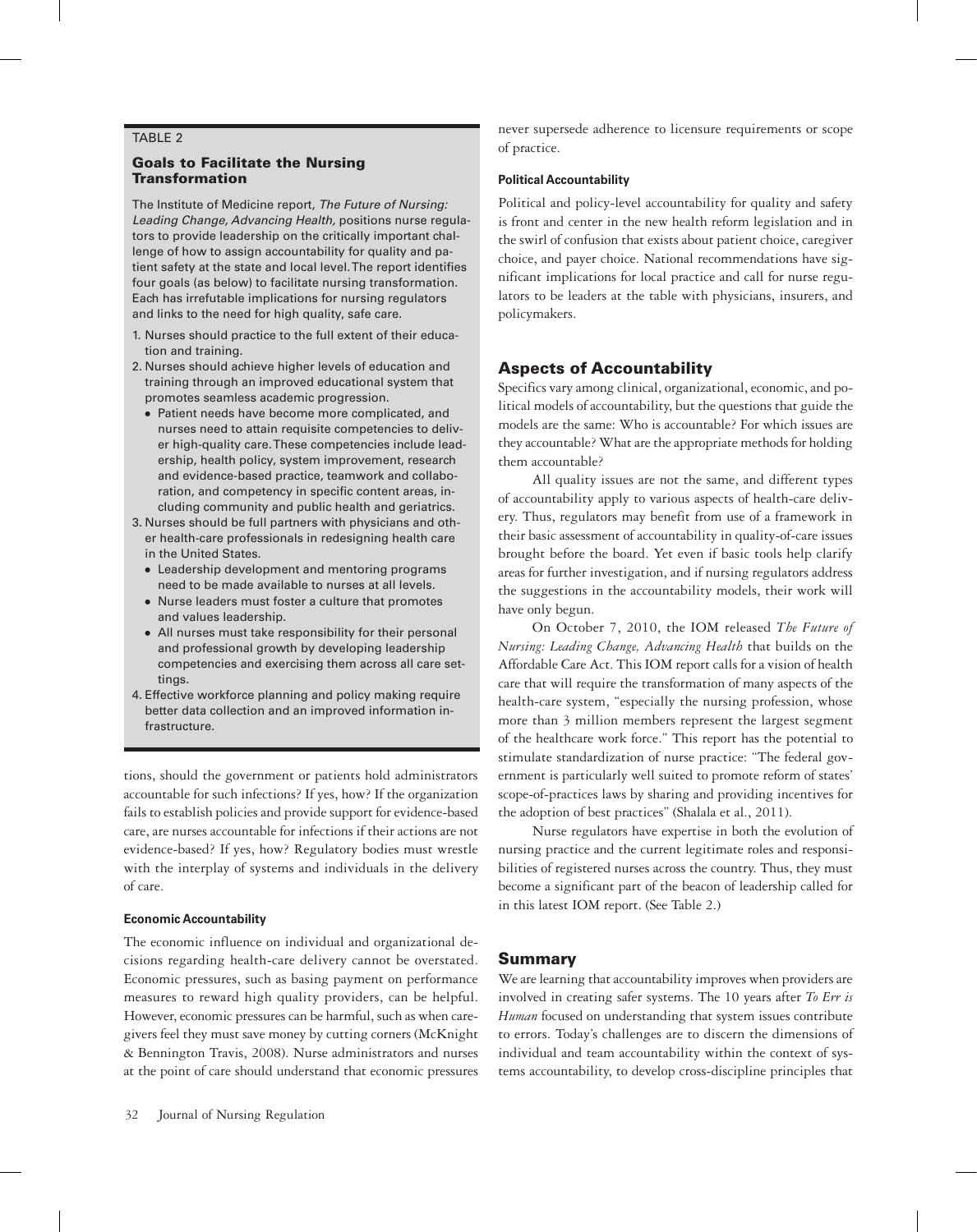minimize the risk of disproportionate responses after an error, and to disseminate this knowledge widely.

The 1999 IOM report unleashed public awareness of the need to improve health-care quality and patient safety. The 2010 IOM report may be the tsunami that unleashes the potential of the nursing profession and expedites measurable health-care improvement. Courageously addressing challenges of accountability versus blame through collaboration with medical and administrative colleagues will position nursing regulators to lead the next transformation.

# References

- Abelson, R. (2007, January 25). Bonus pay for medicare lifts quality. *New York Times.* Retrieved from http://www.nytimes. com/2007/01/25/business/25care.html
- Agency for Healthcare Research and Quality. (2009). *National healthcare quality report.* Rockville, MD: Author.
- Arrow, K., Auerbach, A., Bertko, J., Brownlee, S., Casalino, L. P., Cooper, J., et al. (2009). Toward a 21st-century health care system: Recommendations for health care reform. *Annals of Internal Medicine, 150*(7), 493–495.
- Berwick, D. M., & Leape, L. L. (1999). Reducing errors in medicine. *Quality in Health Care, 8*(3), 145–146.
- Blumenthal, D., & Glaser, J. P. (2007). Information technology comes to medicine. *New England Journal of Medicine, 356*(24), 2527– 2534.
- Centers for Medicare & Medicaid Services. (2010). *Hospital-acquired conditions.* Retrieved from http://www.cms.hhs.gov/HospitalAcq-Cond/06\_Hospital-Acquired\_Conditions.asp
- Consumers Union. (2009). *To err is human—to delay is deadly*. No. Consumers Report: Health). Yonkers, NY: Author.
- Dekker, S. (2002). *The field guide to human error investigation*s. Burlington, VT: Ashgate Publishing.
- Dekker, S. (2007). *Just culture: Balancing safety and accountabilit*y. Burlington, VT: Ashgate Publishing.
- Emanuel, E. J., & Emanuel, L. L. (1996). What is accountability in health care*? Annals of Internal Medicine, 12*4(2), 229–239.
- Institute of Medicine. (1999). *To err is human: Building a safer health system.* Washington, DC: National Academy Press.
- Institute of Medicine. (2010). *The Future of Nursing: Leading Change, Advancing Health* that builds on the Affordable Care Act. Washington, DC: National Academy Press.
- Jha, A. K., & Epstein, A. M. (2010). Hospital governance and the quality of care*. Health Affairs (Millwood), 29*(1), 182–187.
- Joint Commission. (2009). *Sentinel event alert issue 43: Leadership committed to safety*. Retrieved from http://www.jointcommission.org/SentinelEvents/SentinelEventAlert/sea\_43.htm
- Lucero, R. J., Lake, E. T., & Aiken, L. H. (2010). Nursing care quality and adverse events in US hospitals*. Journal of Clinical Nursing, 1*9(15-16), 2185–2195.
- McGlynn, E. A., Asch, S. M., Adams, J., Keesey, J., Hicks, J., DeCristofaro, A., et al. (2003). The quality of health care delivered to adults in the united states*. New England Journal of Medicine, 34*8(26), 2635–2645.
- McKnight, E., V., & Bennington Travis, T. (2008). *A never event: Exposing the largest outbreak of hepatitis C in American healthcare history*. Ramsey, NJ: Arbor Books.
- Murray, C. J., & Frenk, J. (2010). Ranking 37th—measuring the performance of the U.S. health care system*. New England Journal of Medicine, 362*(2), 98–99.
- Pronovost, P. J., Goeschel, C. A., Colantuoni, E., Watson, S., Lubomski, L. H., Berenholtz, S. M., et al. (2010). Sustaining reductions in catheter-related bloodstream infections in Michigan intensive care units: Observational study*. British Medical Journal, 340*, c309.
- Pronovost, P. J., Miller, M. R., & Wachter, R. M. (2006). Tracking progress in patient safety: An elusive target*. Journal of the American Medical Association, 296*(6), 696–699.
- Pronovost, P. J., Needham, D., Berenholtz, S., Sinopoli, D., Chu, H., Cosgrove, S., et al. (2006). An intervention to decrease catheter-related bloodstream infections in the ICU*. New England Journal of Medicine, 355,* 2725–2732*.*
- Reason, J. (2005). Safety in the operating theatre. Part 2: Human error and organisational failure*. Quality & Safety in Health Care, 14*(1), 56–60.
- Rothberg, M. B., Morsi, E., Benjamin, E. M., Pekow, P. S., & Lindenauer, P. K. (2008). Choosing the best hospital: The limitations of public quality reporting*. Health Affairs, 27*(6), 1680–1687.
- Saver, C. (2010). Trends and challenges in regulating nursing practice today*. Journal of Nursing Regulation, 1*(1), 4–8.
- Sawyer, M., Weeks, K., Goeschel, C. A., Thompson, D. A., Berenholtz, S. M., Marsteller, J. A., et al. (2010). Using evidence, rigorous measurement, and collaboration to eliminate central line-associated bloodstream infections*. Critical Care Medicine, 38,* S292–S298. doi:10.1097/CCM.0b013e3181e6a165
- Shalala, D. E., Bolton, L. B., Bleich, M. R., Brennan, T. A., Campbell, R. E., Devlin, L., et al. (2011). *The future of nursing: Leading change, advancing health*. Washington, DC: National Academies Press.
- Skar, R. (2010). The meaning of autonomy in nursing practice*. Journal of Clinical Nursing, 1*9(15-16), 2226–2234.
- Starr, P. (1982). *The social transformation of American medicine*. New York, NY: Basic Books.
- Vincent, C. A. (2004). Analysis of clinical incidents: A window on the system not a search for root causes*. Quality & Safety in Health Care, 13*(4), 242–243.
- Wachter, R. M. (2010). Patient safety at ten: Unmistakable progress, troubling gaps*. Health Affairs (Project Hope), 29*(1), 165–173.
- Wachter, R. M., & Pronovost, P. J. (2009). Balancing "no blame" with accountability in patient safety*. New England Journal of Medicine, 361*(14), 1401–1406.
- Weick, K. E., & Sutcliffe, K. M. (2006). Mindfulness and the quality of attention*. Organization Science, 17*(4), 514–525.

**Christine Goeschel, ScD, RN,** is an assistant professor at The Johns Hopkins School of Medicine, Nursing and Public Health, and Director of Strategic Development and Research Initiatives for The Johns Hopkins University Quality and Safety Research Group.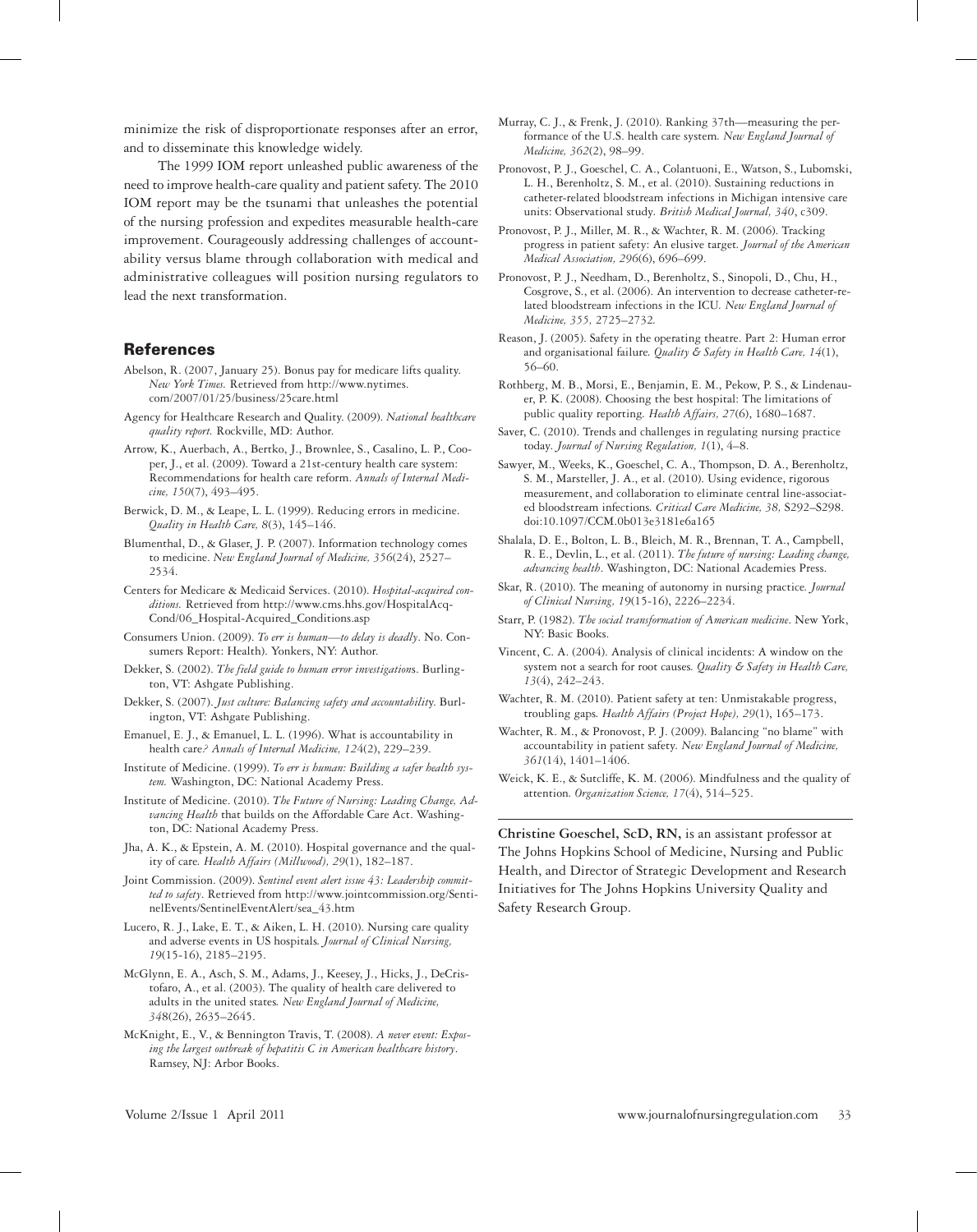# Defining and Assigning Accountability for Quality Care and Patient Safety

### Learning Objectives

- ⦁⦁ Describe how accountability relates to patient safety and quality.
- ⦁⦁ Identify at least two types of accountability.
- ⦁⦁ Define systems theory and systems thinking.



# CE Posttest

#### Survey Research: An Effective Design for Conducting Nursing Research

If you reside in the United States and wish to obtain 1.6 contact hours of continuing education (CE) credit, please review these instructions.

### **Instructions**

Go online to take the posttest and earn CE credit:

Members – www.ncsbninteractive. org (no charge)

Nonmembers – www.learningext. com (\$15 processing fee)

If you cannot take the posttest online, complete the print form and mail it to the address (nonmembers **must** include a check for \$15, payable to NCSBN) included at bottom of form.

## Provider accreditation

The NCSBN is accredited as a provider of CE by the Alabama State Board of Nursing.

The information in this CE does not imply endorsement of any product, service, or company referred to in this activity.

Contact hours: 1.6 Posttest passing score is 75%. Expiration: April 2014

# Posttest

#### **Please circle the correct answer.**

- **1. Which statement about systems theory is correct?**
- a. It focuses on individuals.
- b. It is unrelated to systems thinking.
- c. It provides a set of concepts that are specific.
- d. It focuses on relationships and interactions.
- **2. To assess accountability and quality and patient safety in a specific case, it is helpful to use a matrix that includes accountability and:**
- a. patient preferences.
- b. sanctions.
- c. licensure data.
- d. incentives.

#### **3. Which is NOT an example of a sanction?**

- a. Hospital policy
- b. Payer policy
- c. Federal law
- d. Vendor suggestions
- **4. "Nurses should practice to the full extent of their education and training" is one of the goals in which of the following?**
- *a. The Future of Nursing: Leading Change, Advancing Health*
- *b. To Err is Human*
- c. Centers for Medicare & Medicaid Services Special Report
- d. Social Transformation of American Nursing
- **5. Which statement about the evolution of medical practice is correct?**
- a. Core educational curricula, licensure regulations, and uniform standards of practice emerged in the 1990s.
- b. Core educational curricula, licensure regulations, and uniform standards of practice emerged in the 1910s.
- c. By the 1980s, the growth of diagnostic and treatment options made care and accountability more complex.
- d. By the 1970s, the growth of diagnostic and treatment options made care and accountability more complex.
- **6. Which statement about the evolution of nursing practice is correct?**
- a. Nurse practice acts vary from state to state.
- b. Nurse practice acts are consistent from state to state.
- c. Nursing curricula are standardized.
- d. Licensure exams test advanced knowledge.

#### **7. Which statement about clinical accountability is correct?**

- a. Accountability should be based solely on licensure.
- b. Scope of nursing and medical practice can overlap.
- c. Accountability is easy to assign when an error occurs.
- d. Regulators should not strive to develop standardized principles for assessing behavior.

#### **8. Which statement about economic accountability is correct?**

- a. Economic accountablity should not supersede licensure requirements.
- b. Economic accountablity should be an integral part of scope of practice.
- c. Economic accountablity means payment should not be linked to performance.
- d. Economic accountablity means that all hospitals should receive the same reimbursement.
- **9. A landmark 1999 Institute of Medicine report stated that errors of commission cause how many needless deaths a year in hospitals?**
- a. Nearly 100,000
- b. Nearly 200,000
- c. Nearly 300,000
- d. Nearly 400,000
- **10. An example of an influence that is making care delivery more difficult and regulation increasingly ambiguous is:**
- a. a population that is getting younger.
- b. a lack of development in biotherapies.
- c. an explosion of information technology.
- d. insufficient patient-safety performance measures.
- **11. Which development was a critical step to creating uniform nursing standards?**
- a. State board tests
- b. NCLEX
- c. Individual state boards
- d. State licensure